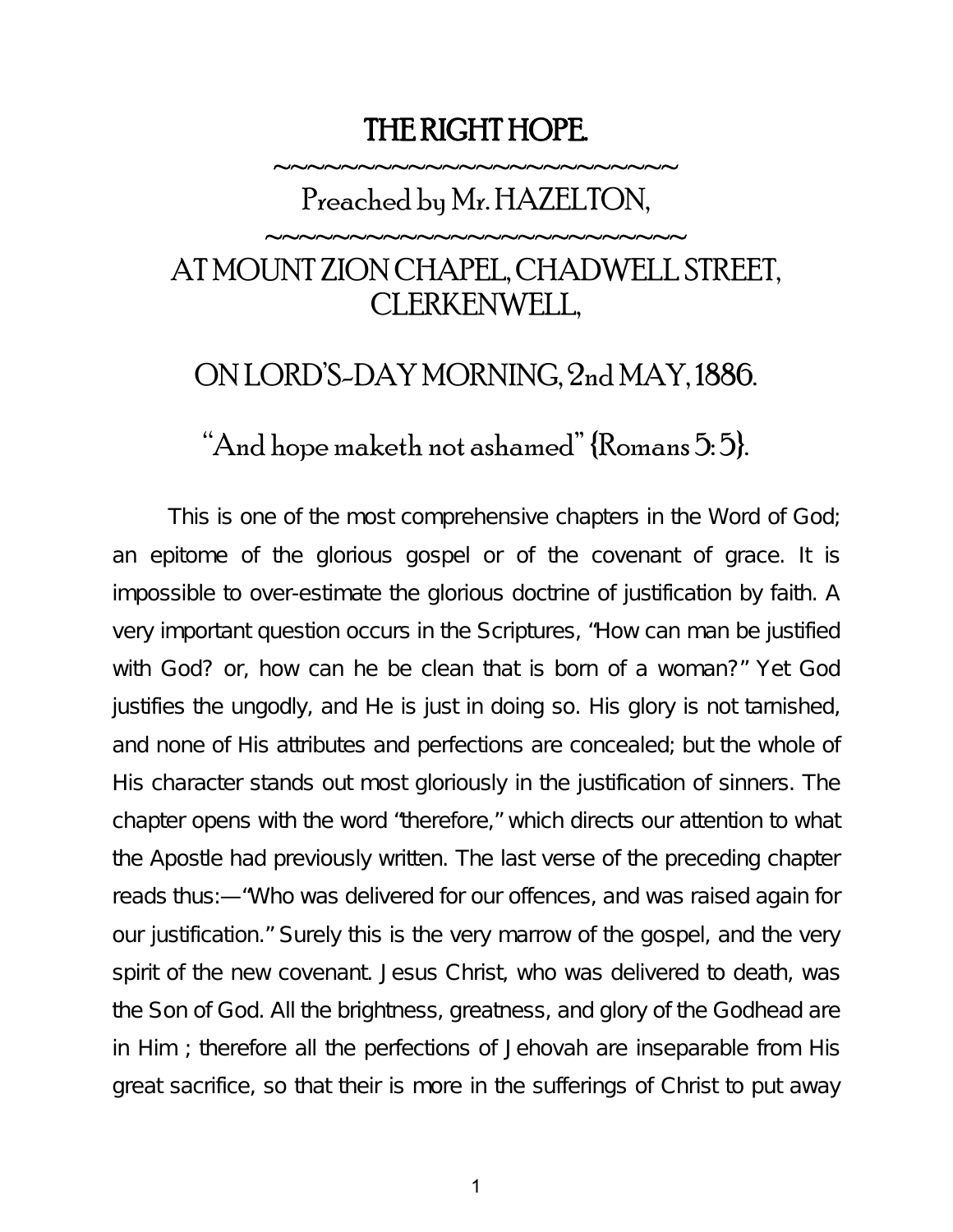sin, than there is in sin itself to put away the sinner; and we sing of the blood of our Lord :

> "It rises high and drowns the hills, Has neither shore nor bound; Now if we search to find our sins, Our sins can ne'er be found."

It is the Spirit's work to glorify the Son of God, the dear Redeemer, in the heart, by exalting His person and His precious blood above all the sin, iniquity, and guilt of the sinner. Yes, the Son of God was delivered to death for our offences; and as He did not die in vain, but fulfilled the great purpose which He came to accomplish, He returned to heaven with those honors which He gloriously and justly won for Himself. "He was raised again for our justification." It is perhaps impossible to say which of the two branches of eternal salvation is the more important; the death of Christ, or His resurrection from the dead. Our great Lord died to put away sin, and it was put away when He said, "It is finished!" but He was afterwards buried. He is risen, however, from the dead, and is seated at His Father's right hand, and all His people are risen with Him; and if He, as the Head of the church, is justified, they are justified in Him, and for His sake. Therefore, says the Apostle; "Being justified by faith, we have peace with God, through our Lord Jesus Christ." Oh the blessedness of standing before God clothed with the righteousness of His Son, having received it by faith; and how happy are they who can say for themselves, He loved us, and gave Himself for us. It is a great thing to be all right, to stand before the throne of God without fault, and to be passed on for eternity, and for heaven itself, by the infinitely holy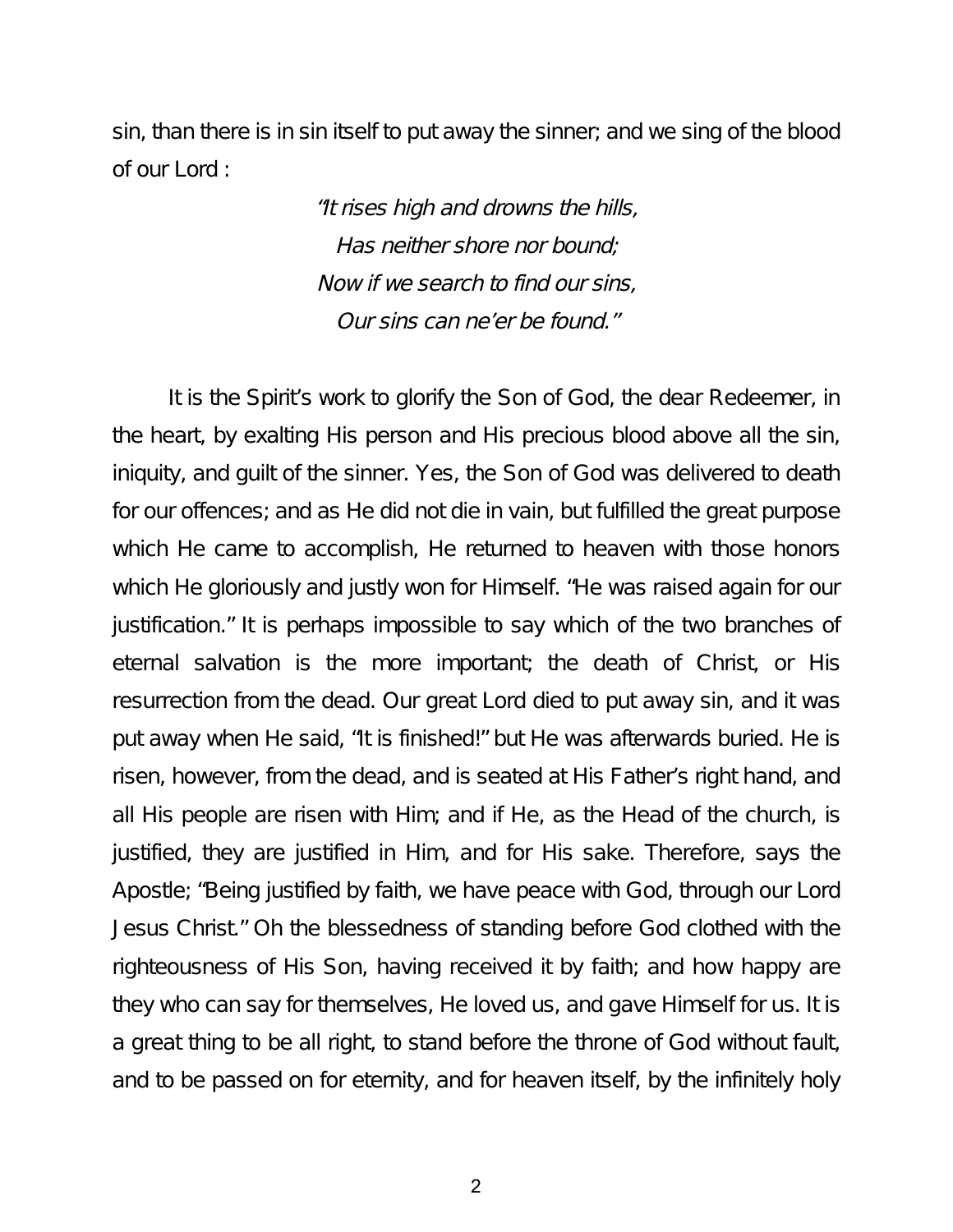Jehovah. If, my brother, you are clothed with the righteousness of the Saviour, you are for ever justified, and in that respect, you are before God all perfect and complete; for "ye are complete in Him." Therefore, being justified by faith, we have peace with God. What a privilege is this peace, not only on the earth, and in our hearts, but in heaven also. Peace with God Himself, being in harmony with all His perfections. We are rather prone, I imagine, in contemplating this subject to feel that we and mercy only are bound together. My dear friends, if we are justified ones, we have peace with God's justice, and righteousness, and holiness also. We do not more deeply adore and reverence divine mercy, than we reverence divine equity and truth. All the attributes of God concur and for ever agree in our salvation, and they all appear in everlasting harmony in the formation of our character, and in our eternal inheritance of a better world. Hence we have peace with God through our Lord Jesus Christ. Not only so, the Apostle says, "By Him also we have access by faith into this grace wherein we stand." Wonderful arrangement! And glorious indeed is the plan of salvation. The righteousness of Jesus is put upon the sinner, who now appears before the Lord who wrought it out. And the Saviour introduces him into the presence of His Father, and our Father, who accepts him therein, and for the sake of that High Priest who introduces him into His presence. "We have access into this grace wherein we stand," as righteous persons, as individuals who are free from guilt and condemnation, "and rejoice in hope of the glory of God." And such is the influence of the grace of justification upon the heart of the justified one that the Apostle proceeds to say: "We glory in the tribulation also, knowing that tribulation worketh patience." Glorying in grace, and in the Lord Jesus Christ, is something that we can

3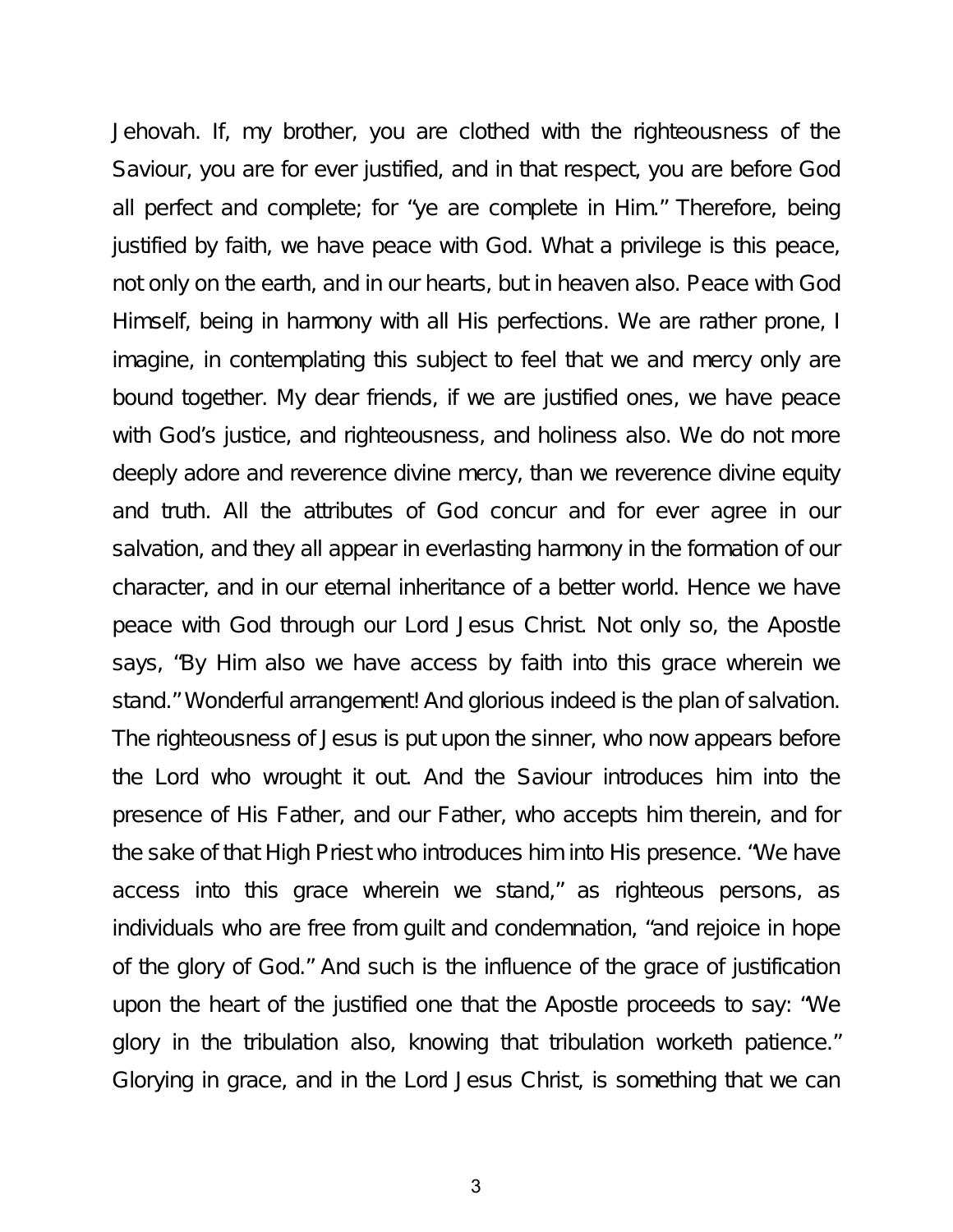understand; but where is the man that can glory in tribulation? He that can say for himself, "I am justified by faith in Christ, and the love of God is shed abroad in my heart by the Holy Ghost which is given unto me;" can say also, "I glory in tribulation, knowing that tribulation worketh patience, and patience experience, and experience hope, and hope maketh not ashamed." Having preached from the latter part of this verse, I have not read the whole of it for my text this morning. Let us for a few minutes look at this portion, and try to express a few thoughts and feelings upon it. "And hope maketh not ashamed."

I should like, in the first place, to try to show you what the believer's hope implies. I desire to dwell upon the nature and operations of this grace this morning, because we are living in a day when some very strange things are said concerning the hope of God's people. Well, what does the believer's hope imply? It implies this fact among others that more has been promised than we have yet received. So long as promises remain unfulfilled, the believer will be in a hoping condition. This is important, because there are persons, and their number is considerable, who wish to be thought very good people; and doubtless some, or many of them are so, who have some strange notions concerning the hope of God's children. They ask how you are getting on in relation to the things of God, and if in the simplicity of your minds, you answer that you hope you are right, or that you are the Lord's, or that you are a saved sinner; they stop you very suddenly, as if they were half-angry with you, with, " Hope! Hope! have you not yet got beyond hope ?" You are a professor, and have been one for many years, and you ought to be able to express yourself now more confidently. Well, my dear friends, I love the grace of hope and its operations in my heart, and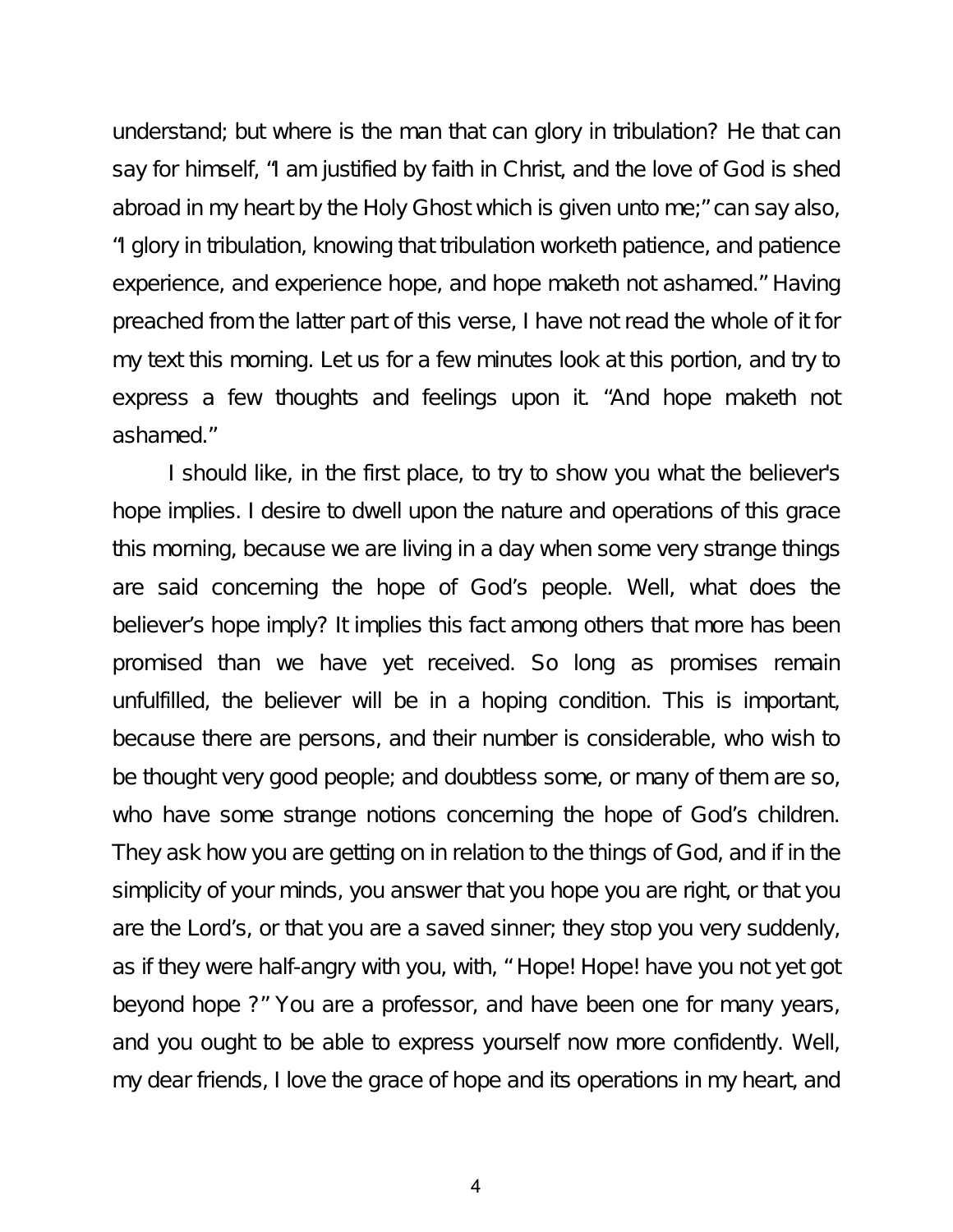I find that the Holy Spirit in the Word has been pleased to honor that grace; and therefore I cannot speak contemptuously of it, nor of any person you says in the simplicity of his heart, "I hope that my soul is right in God's sight." Now let us look at this point for a few minutes. The promises of God are numerous and great and such is their nature, that very many of them cannot be perfectly fulfilled unto us in this world. Since the promises are revealed and recorded in the Bible, and cannot be perfectly fulfilled unto us here, we must be the subjects of hope, looking into the future, and expecting something more than we already possess. The promises of God go right into the future; they go into death, and pass quite through its valley, and enter into heaven itself, and cover all eternity. So long as there are unfulfilled promises, believers will look and hope for the promised good. The child of God cannot in the nature of things be satisfied on the earth. This is not his rest. The Lord did not create this world to be the home and the resting-place of His dear people. I do not think that our God will ever do anything to, or in the world for the purpose of constituting it the final home of His family. "Where I am, there shall ye be also." Well, Christ is at the Father's right hand, He is in that better country. "This day shalt thou be with Me in paradise." Our Lord, therefore, is in paradise, the perfect and un-losable Garden of Eden, in the kingdom of eternal bliss and glory; and where He is, there His people must be also. If this world is not their home, if it is not to be their final resting-place, if they cannot possibly find all they require here, the grace of hope in the heart is given for the purpose of keeping them, as it were, on the look-out. They are sending their thoughts and expectations into the future, into that rest which is prepared for them in heaven, and which remains for the people of God. The strongest saint, and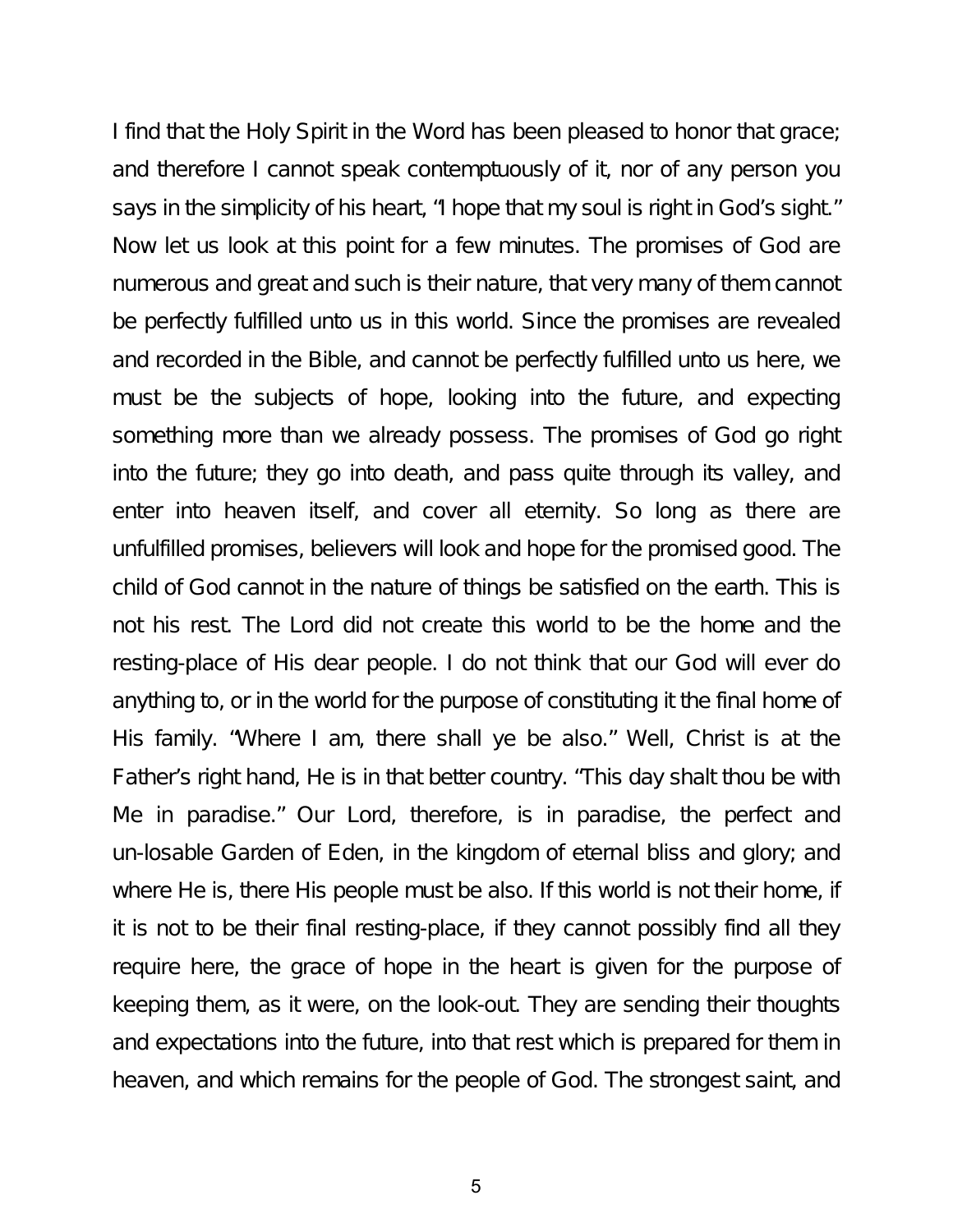the most vigorous believer that has ever lived, was imperfect, and the most fruitful believer now on the earth is so also; and so long as there is a sense of imperfection, there will and must be hope. If we were brimful, and could hold no more, we should cease to hope. If we were perfectly satisfied, and required nothing more, then we should cease to hope; but although we have something in hand, we are not yet in possession of all that God has promised. Although we are saved sinners, we are not yet perfect. Therefore we are saved by hope, which maketh not ashamed. No, the child of God cannot be satisfied with his present attainments. Those persons to whom I have referred have not got beyond hope themselves, or if they have, they are living presumptuously. A humble hope in God is better than a whole heap of fleshly hollow confidence and presumption. I do not want, so long as I am here, to get beyond a good hope. I hope for help, and help comes; and I shall hope on, and on, until I am helped for the last time, which will be in death, and then I shall enter into the hoped for bliss and glory. My hope will then expire in full fruition, and I shall look forward with expectation no more. We are saved by hope which maketh not ashamed. Is it not thus with you? Am I not giving expression in a humble manner to your thoughts, and feelings, and experience? Can the child of God while he is here, and the subject of indwelling sin, be in a position in which it may be correctly said of him, that he is beyond hope. So long as there is sin in us, we shall hope for the time when it will be removed. So long as we are conscious of imperfection, we shall hope for that period when we shall be made perfect. So long as we are not perfectly like the Lord Jesus Christ, we shall hope for that change when we shall see Him as He is, and be for ever with and like Him. The hope of the child of God implies the fact that he is not yet satisfied, that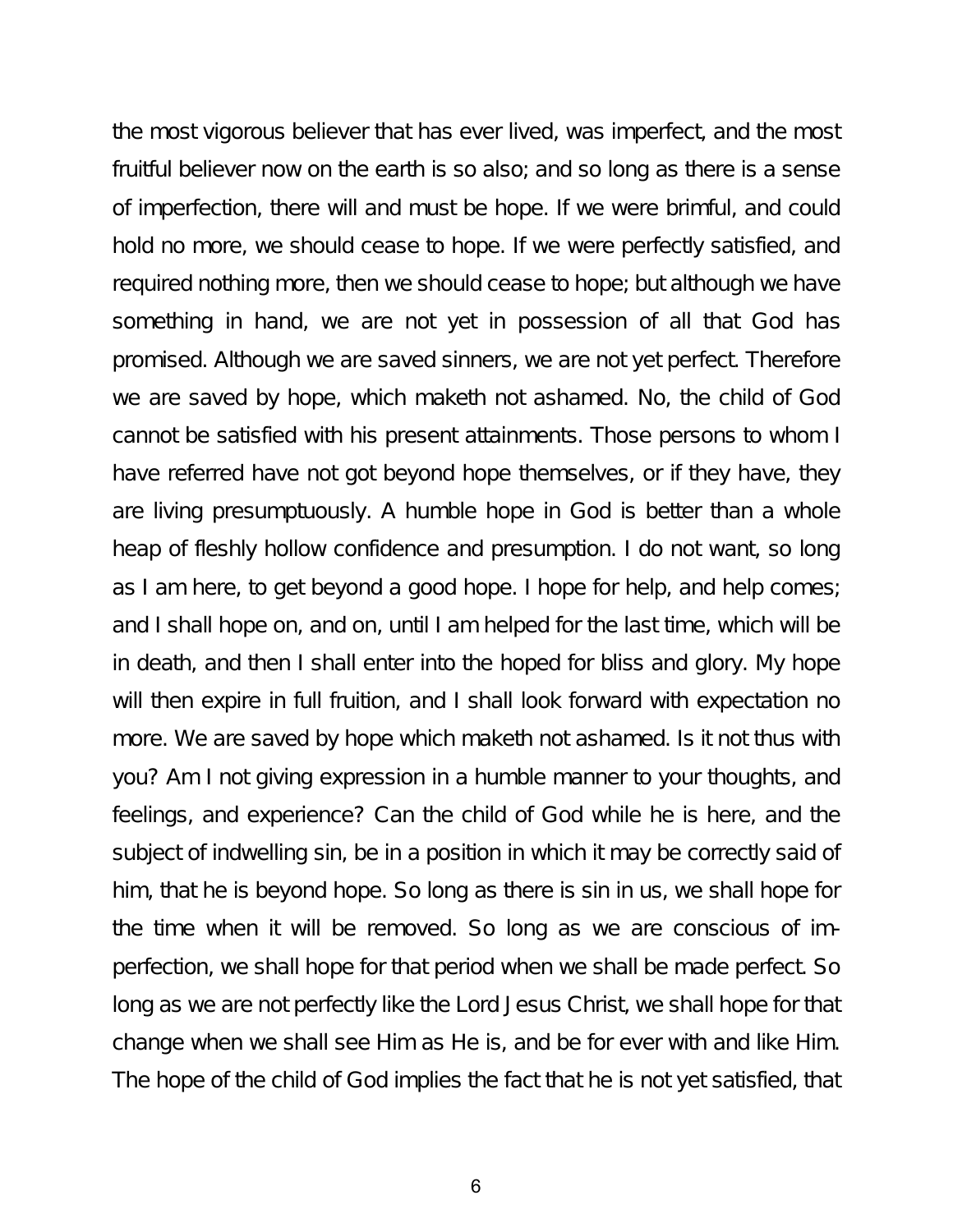he needs more that God has promised to give him more than he has yet received, and that he is to be what he never yet has been. For,—

> "It doth not yet appear How great we must be made; But when we see our Saviour here, We shall like our Head."

Again; the believer's hope implies righteousness on the one hand, and spiritual relationship on the other. It implies righteousness. What is before and behind the child of God? His sin, his guilt, his transgression? Then he cannot hope. If sin has not been put away, if guilt has not been expiated, if God, in relation to transgression, has not been atoned, then there is no ground whatever for a sinner to hope for God and for heaven. But what is really behind and before the child of God? The atonement of the Saviour. His well done and finished work. Then he may and will hope. If sin has been carried out, and righteousness brought in, if the offence has disappeared, and that which is infinitely pleasing to God has taken its place, then one says, who can tell? I am a guilty sinner, but I venture to hope that God will have mercy on me. He can be merciful to sinners without injuring Himself, or dimming His character and glory; and since he can show mercy to the guilty, I will hope for mercy, and,

> "I'll go to Jesus, though my sins Have like <sup>a</sup> mountain rose; I know His courts, I'll enter in, Whatever may oppose."

Well, here is the atonement, trembling sinner, and you who have recently been convinced of sin may cast yourself upon it. The Lord help you to build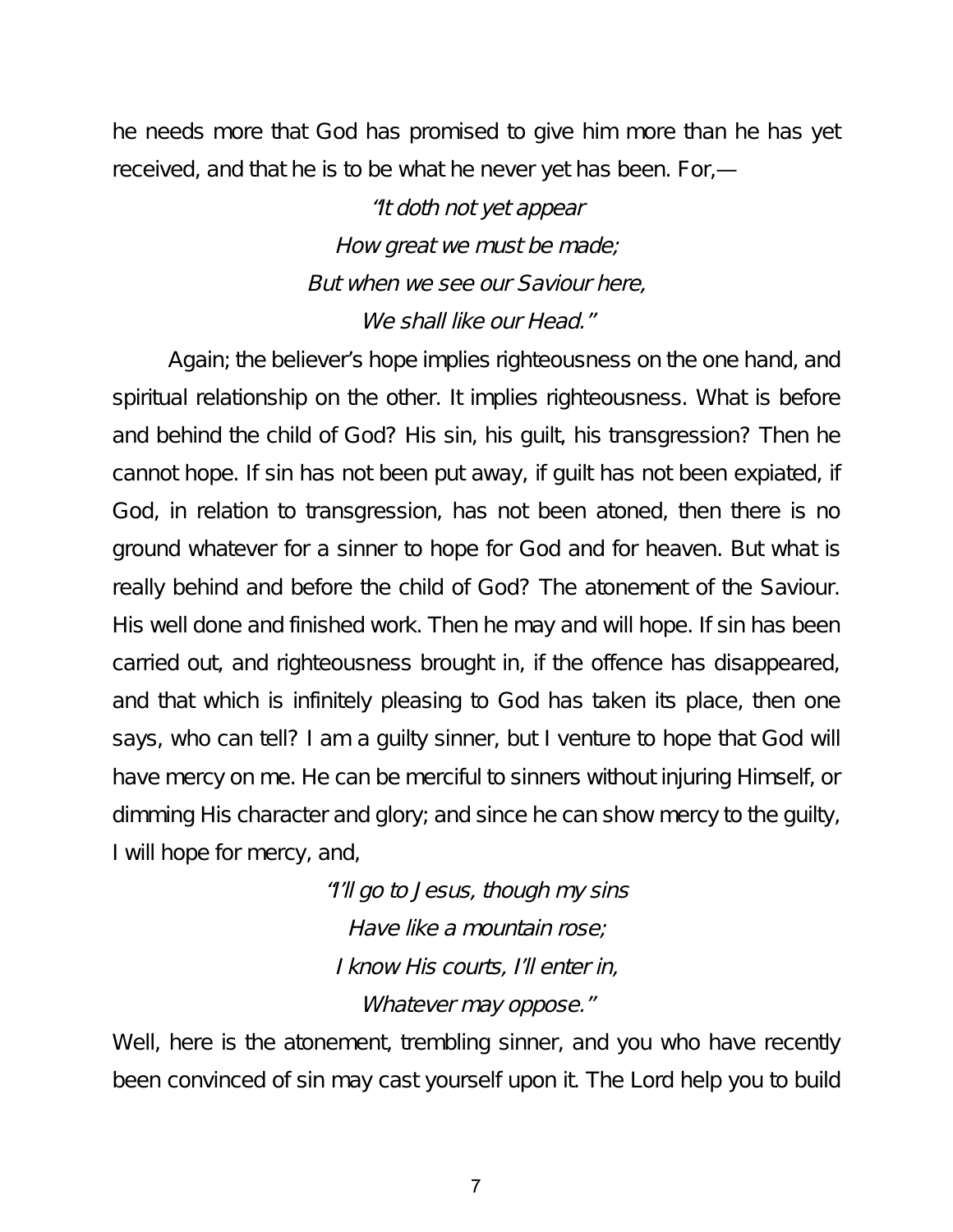your hopes for pardon and for heaven, upon the precious blood and glorious righteousness of God's dear Son. But I said, there must, be righteousness on the one hand, and relationship on the other, before there can be true comfort in connection with our hope. Where are you, and what are you doing? You are resting upon the atonement of Jesus. But what are you hoping for 1 Heaven, the inheritance? The heavenly inheritance goes to the heirs of God, even the joint-heirs with Christ j all these heirs are God's sons and daughters. If you are His child, hope for the heavenly inheritance; but if you are not spiritually related to Him, there is no ground whatever upon which you may hope for heaven. "Ah sir, Jesus died for me, and I stand there! The Holy Ghost bears witness with my heart, not only that Jesus died for me, but that I am a son of God, and joint-heir with Jesus Christ." Then, hope for all God has promised, and for all He has prepared. In the first place, your guilt has been expiated, and God will never curse you. In the second place, you stand related to God as a son or a daughter, and He will for ever bless you. Such a hope maketh not ashamed. Again, this hope implies faith fullness and fullness on the part of God. Suppose God should alter His mind? If that were possible, our hope would shake and give way. If His nature and love could change, we could not confidently hope; but He is in one mind, and none can turn Him. He loves with an everlasting love, and will never cease to be our Father, and we shall always be His children. He is the ever faithful God, and here you may build your hopes. But you are hoping for so much; yes, but not for more than there is in God. He is faithful to His promises and faithful to His children; and He has not surpassed or gone beyond His fullness with His promises. They are large, but His resources are infinite, and therefore we hope for great things, and for the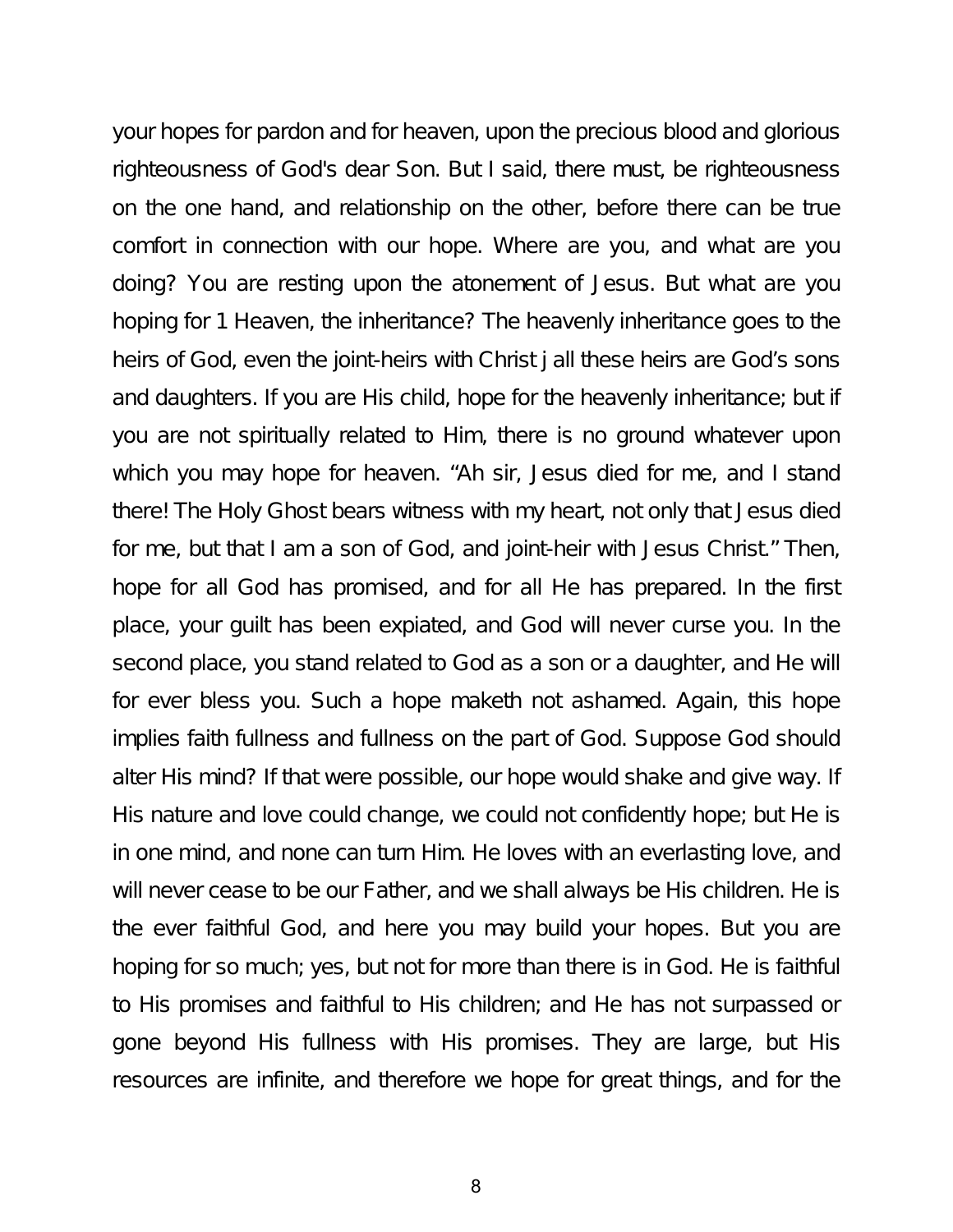best, even for the best world, and the richest bliss and joy, all of which shall be everlasting. "And hope maketh not ashamed." I have made these observations on this point for the purpose of attempting to comfort the little ones in the family of heaven. Do not be cast down, my brethren, if you meet some of those strong and gigantic Christians who are always on the mount, always above doubt and fear, and who have got beyond hope. If you meet them, and they condemn you for your hope, do not be dejected. Look at the great man David. "Why art thou cast down, O my soul? And why art thou disquieted within me? Hope thou in God; for I shall yet praise Him, who is the health of my countenance and my God." Yes, we rejoice in hope of the glory to God. We have not yet received all; we have much in hand, and much in possession, but there is more in hope and in the future. Hope, therefore, for the perfect fulfillment of the whole Bible; for this grace must abide and prevail until the whole volume of heaven is divinely fulfilled. So much for the implication which the existence of a good hope carries with it. In the second place, let us say a word or two upon the nature of this hope. The germ of it comes into the heart in regeneration or the new birth, and it is inseparable from that principle of divine life, the possession of which constitutes one a Christian. The new birth is a perfect birth. The infant, notwithstanding its smallness, is perfect, and possesses all its parts and members at once. Development and growth will follow the birth. Its little arms and legs will become larger. And as it is in nature, so it is in grace in this respect. The new-born child of God is perfect as to his nature and parts, though not as to his strength and development. Therefore when the new birth has taken place, the germ of hope, and faith, and love, and patience, and joy, is in the heart. These graces are all latent, if I may so speak, in the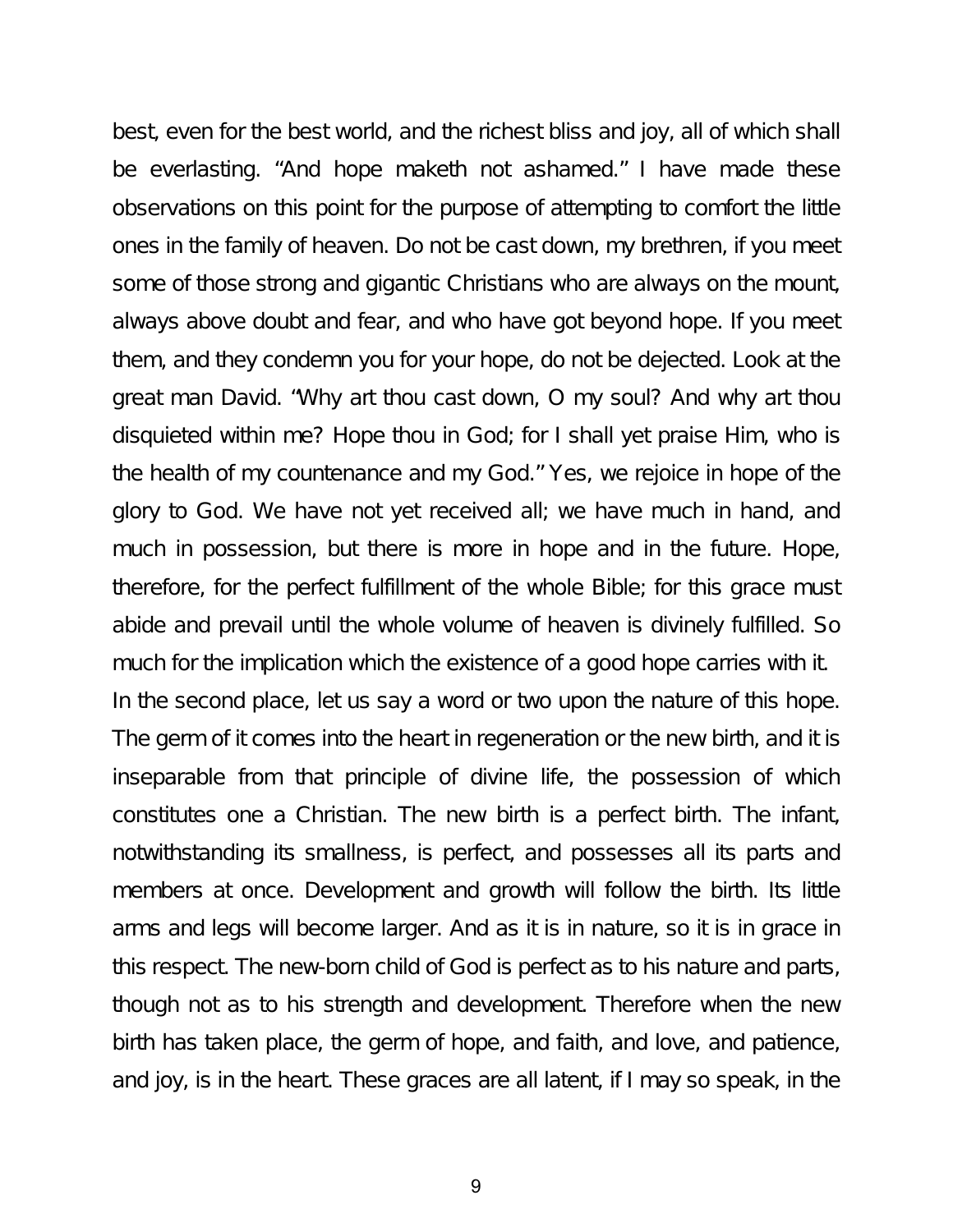principle of grace which the Holy Ghost at first communicates to the soul, and circumstances and facts will, under the influence of the Holy Spirit, developed them. A new-born child of God sees and feels he is a guilty sinner, and a sense of guilt makes way for hope ; and in proportion as the character and nature of sin are felt, hope, is intensified, and as God reveals His mercy in harmony with His justice, faith rises high, and the soul becomes hopeful and sings,—

> "I can but perish if <sup>I</sup> go; I am resolved to try; For if stay away, <sup>I</sup> know I must for ever die. "But if <sup>I</sup> die with mercy sought, When I the King have tried, That were to die—delightful thought! As sinner never died."

And therefore, if I perish I will perish at the feet of Christ; if I die, I will die in His presence; and if I am cast into hell, I will humbly hope until the last. Delightful thought! No sinner with this hope was ever lost. This is the nature of this hope. But I want to tarry a moment or two on a point which I feel is important, viz., that this hope is sure and steadfast. I have reached the conclusion that this is the only hope in the universe, so far as we know what is in the universe that is absolutely sure and certain. When I speak of the believer's hope, I do not refer to something uncertain, but to that which can never be lost. There is no room for doubt as to the final fruition of the believer's hope, and I am speaking solemnly; the believer must sooner or later possess, as the Lord liveth, all that God teaches his heart to hope for.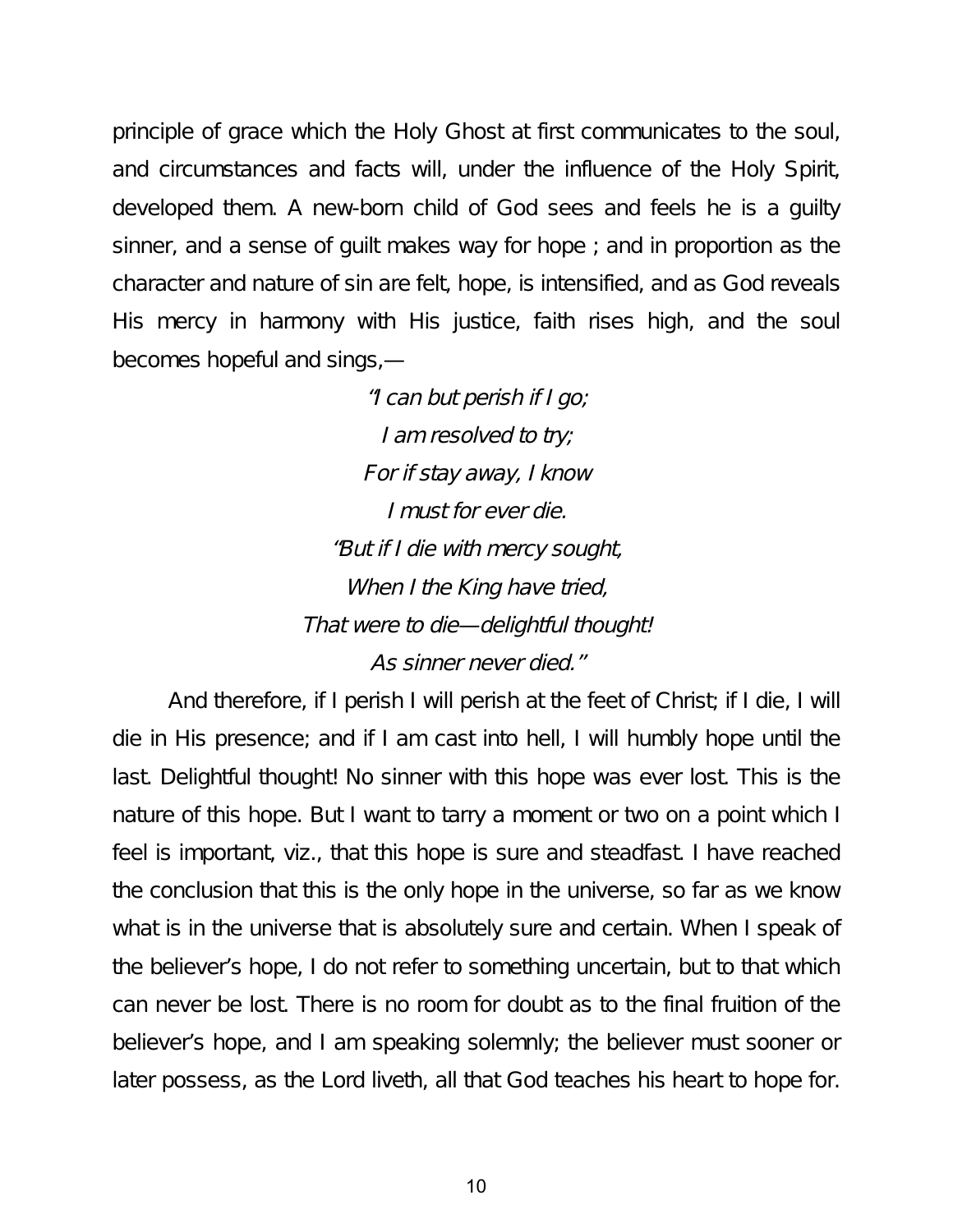Our God is the God of hope, and it is not like Him to induce a heart to hope for that which He does not absolutely intend to give. It is not like Him to bring us to expect blessings which we shall never receive. It is not like Him to create a desire and then to quench it; for "He shall fulfill the desire of them that fear Him." It is sure and certain. What other hope is so? "I hope I shall live and see certain things." But you are not sure that you will live to see them, for life is uncertain. You hope for health and strength, but you are not sure of them. You hope when you commence a journey that you will reach your destination, whether it be by land or sea; but that is uncertain, for you may die before the end is reached: you may, and you may not. These are words which will not apply to the believer's hope. One is going to Australia, the captain of the vessel is an experienced man, the vessel is said to be a faultless one, and there seems to be no human reason why Australia should not be reached. The voyage is commenced, and hope fills the breast; but it is an uncertain one. Now look at the believer, the child of God, in whose heart there is a heavenly hope. Grace has turned him, and hell and the world are behind him, and heaven and glory are before him. May there not be some failure? No. May there not be some disappointment? Certainly not. God has started him for heaven, and heaven must be reached, for his hope is sure and steadfast. God has set him in the way, and given him to hope for grace until the end of the journey, and has said to him, "I will never leave thee nor forsake thee, until I have done that good thing which I have spoken to thee of." Walk on, my brother, and let us travel together. The way is straight and safe, and our Leader is infallible, and perpetually with us, while the hope He has given us is inseparably connected with God's honor. Nothing can quench it, nothing can disappoint it, for it is the hope mentioned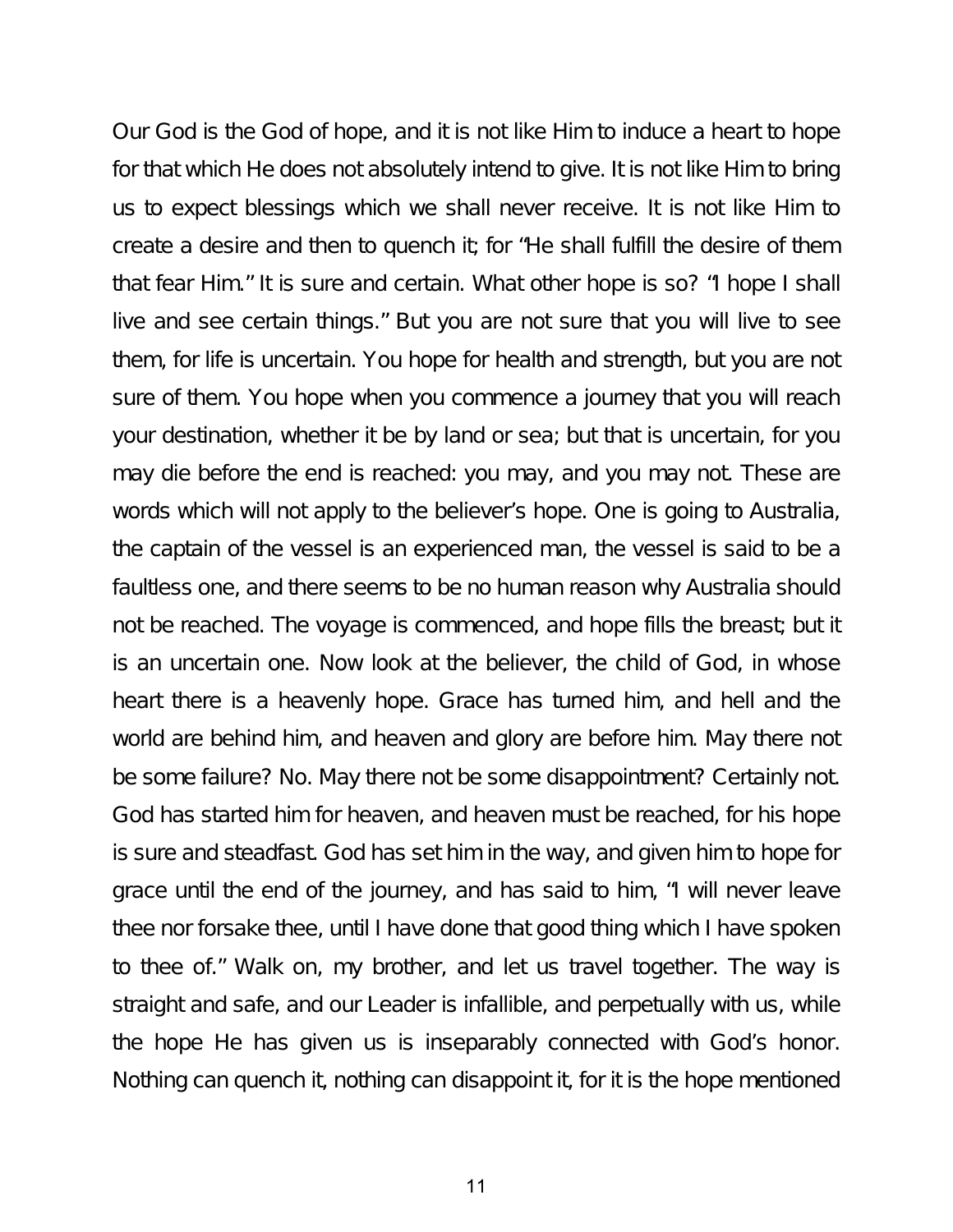in my text; it maketh not ashamed, but is sure and steadfast. "But all hopes are not uncertain, are they?" Yes, all are. You have a dear brother, on whose love and resources you are resting important hopes. Have you never known brothers to become helpless or treacherous? Ah, but there is the wife or the husband, and we may confidently hope in such relations. But have you never heard of a husband or a wife, after living in peace and pleasure a number of years, becoming changed? There is no absolute certainty, no absolute fixedness connected with any hope, but that which is heavenly and Divine. Yet natural hope is a pleasure, and we could not live without it. The world would be dark and miserable indeed, if it were a hopeless world ; yet the hopes of the world are all of them, more or less, uncertain, unfixed, and unsteady. This is the only hope that maketh not ashamed, I had some important hopes a few years ago, but I have lost them; I will not tell you what they related to, but they were strong, and I felt as sure and certain about them as any person can feel about earthly matters. Disappointment has taken place. Oh! hope thou in God, for I shall yet praise Him, who is the health of my countenance and my God. First, then the implication which hope carries with it, and secondly, the nature of this hope.

Thirdly, the objects of it. The objects of hope are unseen as we read at the commencement of the service this morning. "For hope that is seen is not hope, for what a man seeth, why doth he yet hope for? If we hope for that we see not, then do we with patience wait for it." The hope of a believer goes through clouds, and beyond death, and the grave, and time. In the nature of things, the believer's hope must get into some bright place, and it remains on the wing until some fixed point is reached, or some desirable position appears. Hope cannot sit quietly and calmly in the midst of

12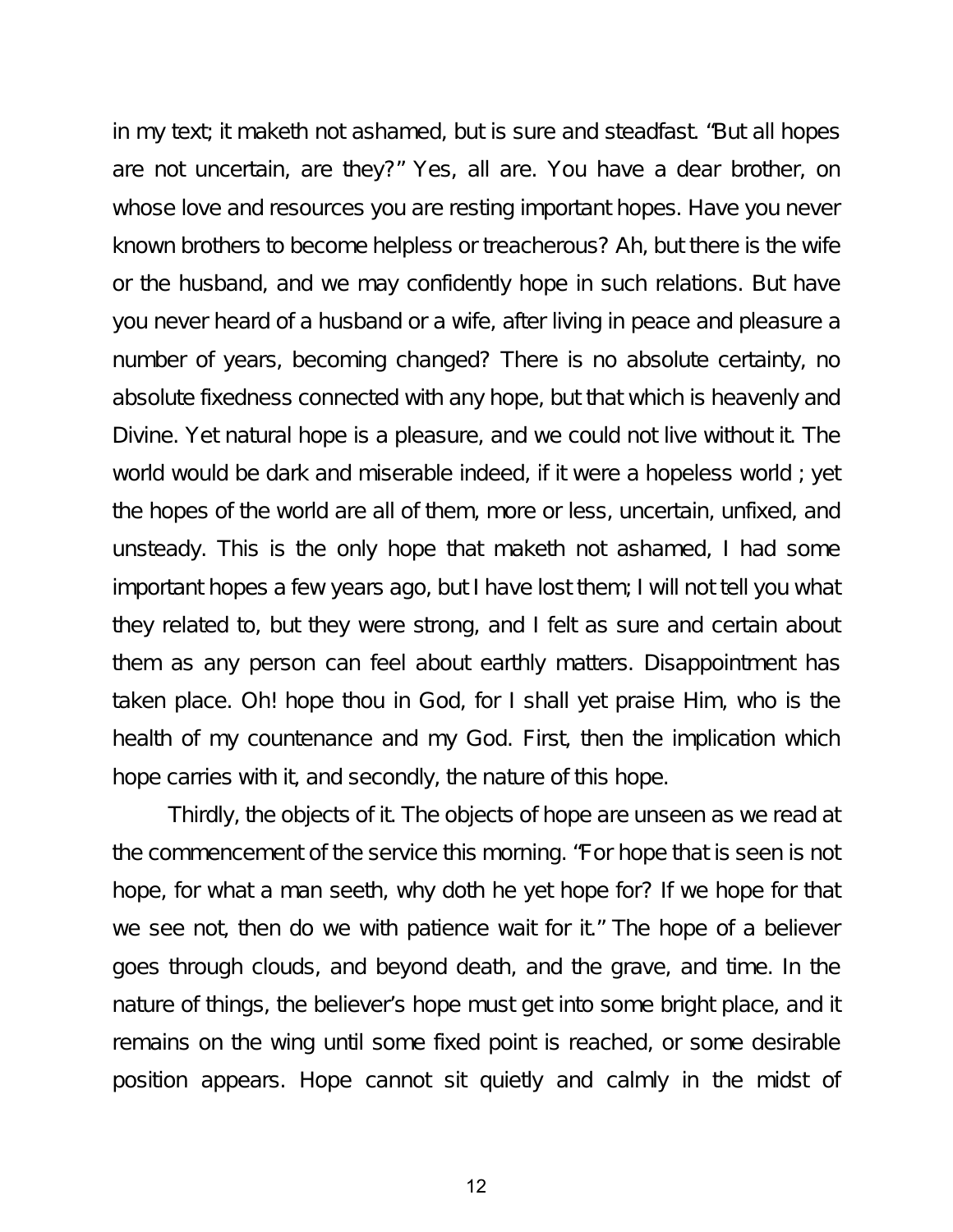darkness and danger. One may be in these circumstances, but hope goes forward into the future; through the fog, and the cloud, and time, and out of this world into heaven, and rests in God, the invisible Jehovah. Guided by His word and directed by His Spirit, hope finds God and rests in Him. Faith believes the Word, and hope stands upon the threshold and looks out for the fulfillment of it. The soul sends its expectation forward into heaven, and into the future, beyond impossibilities and possibilities, into the omnipotence of God, and says, "I shall yet praise Him."

Fourthly, the influence of hope upon its possessor. Now you know, the object of hope is always desirable and attractive. We may expect evil, but we cannot hope for it. Hope longs for that which is good, excellent, valuable, necessary, precious; and this hope has an influence upon its possessor. In proportion as the attractions of the objects of hope are great and powerful, the heart is drawn towards them. God in Christ is the object of hope and heaven; and heavenly glory are the objects of our hope. Christ draws hope; for souls are neither driven nor dragged to God. "Draw me: we will run after Thee." The beauties of the Saviour, and the attractions of heaven draw and influence our spirits. Then the very spirit and character of the object of hope are impressed upon hope itself. I beg your attention to this point, which I trust I have clearly put before you, Hope imbibes the spirit of its object, is impressed with it. If the object of hope is something earthly, the hope is an earthly one, and if something sinful and vile, the hope is an impure one. Thus if Christ is the object of hope, He is stamped upon the hope itself; and hence "every man that hath this hope in him, purifieth himself even as He is pure." As the object of the believer's hope is a pure Christ, so the person that hopes in Christ would be perfectly holy, and he is hoping for the period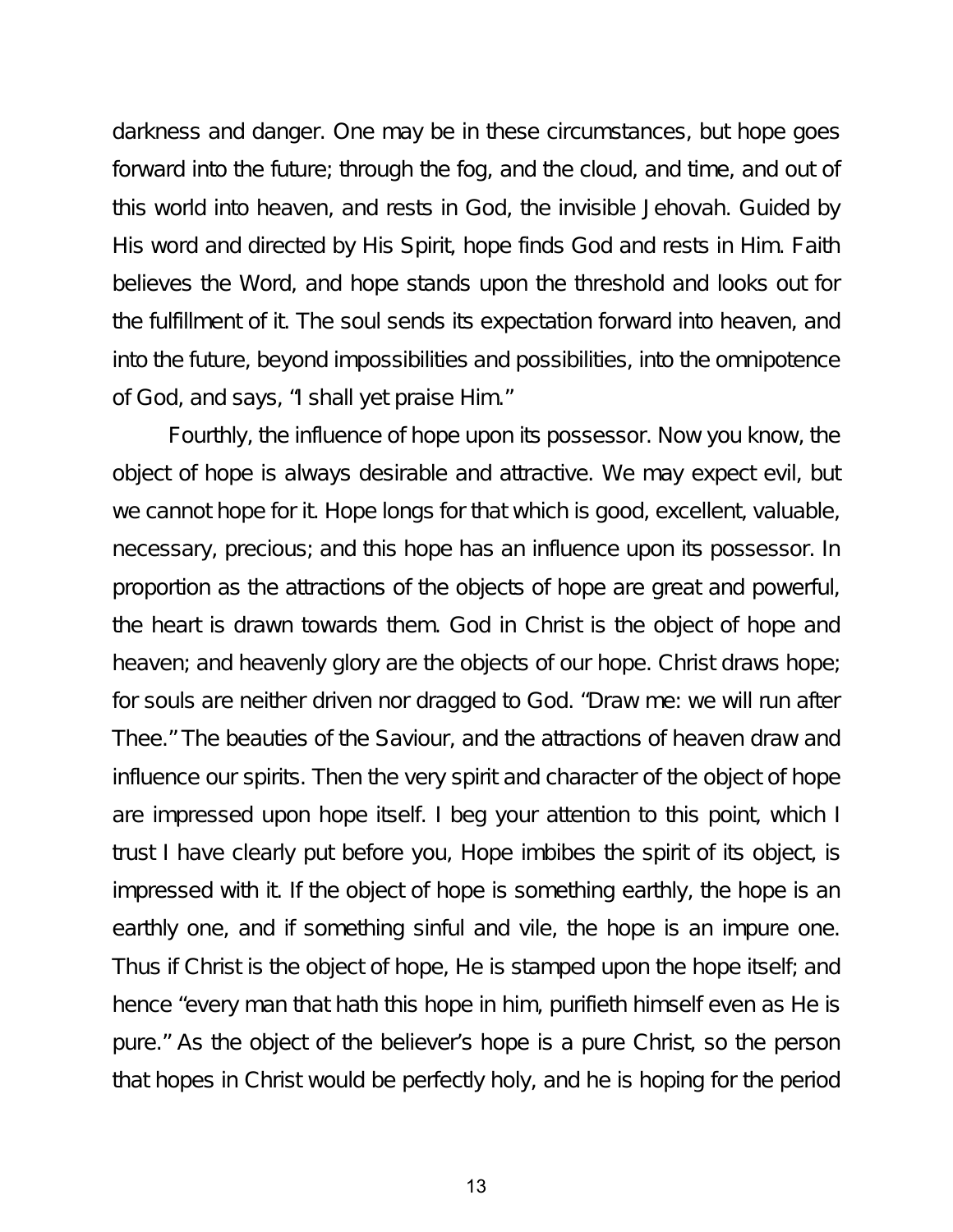when all his impurity and imperfections will be lost, and he will be for ever like his Lord. Do not think that a hope so much Divine, so good, and so excellent, can be unclean or impure. Imperfect it is as to its operations and influence; but it is a pure hope, like its object, Jesus Christ. He who possesses it is not a perfectly pure character; but the grace itself, like its Author and object, is holy.

I thought I would say in the fifth place, a word or two, if time permitted, on the final fruition of this hope. It must be swallowed up, absorbed, and lost in perfect and full fruition; but I cannot now attempt to go into that subject. The last point is that which is so prominent in the text, viz., the fact itself, "Hope maketh not ashamed." Adam was ashamed when he fell, in the Garden of Eden. Jesus Christ, however, was not ashamed, though He gave Himself up to shame and ignominy; and he who hopes in the suffering dying and risen Saviour shall never be ashamed. The believer can never be ashamed of the foundation of his hope, who is Christ; nor of the object of his hope, who is God; nor of the company which hope carries him into, which is good company; nor of the loss which his hope may involve him in.

> "For why should <sup>I</sup> complain Of want or distress, Temptation or pain, He told me no less."

"Blessed are they that are persecuted for My name sake." Paul says, I am not ashamed of the gospel." Though I am a prisoner, I am not ashamed of this chain, for I wear it for Christ's sake. No, this hope maketh not ashamed, because the love of God is shed abroad in the soul. And not ashamed of its fruition at last. My brother, the believer's hope is not greater than its object,

14